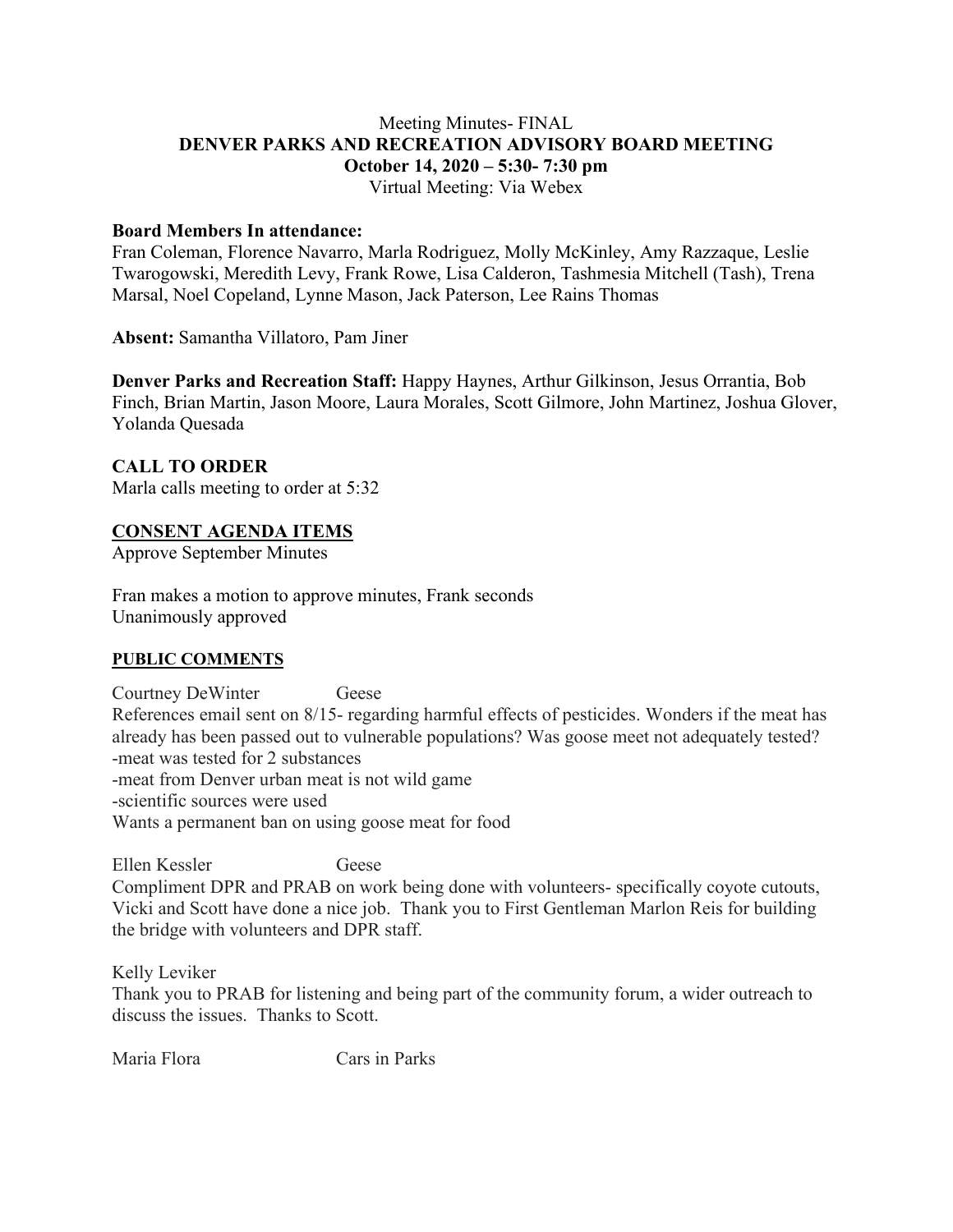Park Hill RNO, chair of open space committee, concerned about cars in parks survey timeline. Would like to announce the survey in the neighborhood newsletter. Asking for extension through end of November.

Carol Woodall Geese Thank PRAB for engaging in critical conversations about Canada geese. Thanks to Scott for setting up more public engagement opportunities.

Katie Fisher

Request to list committee members on the DPR website. It would be helpful to know who to contact for various topics. Represents inter-neighborhood cooperation.

# **PRAB COMMITTEE REPORTS**

Fran- S& R, end of September Invited staff to learn more about pesticides, goose meat, water usage Last culling of 500 geese was tested beyond the minimum Reports are available online- all reports came back at level 0 Scott shared- pesticides are not being used in lawns, more in noxious weed areas. Report was done by CSU extension office and eurofins- both groups tested the meat extensively. Invited Courtney to present the report sent to PRAB to the committee next month.

Fish die out at Sloan's- will need an aerator to mediate, learned about City and Wash park- need to invest money and repair systems Fran attended training on using coyote cutouts Over 20 people were in attendance Still need to work on ecosystem balance and modifying the ecosystem.

Is willing to work with everyone, including First gentleman

Lee- all the reports are available online:

[https://www.denvergov.org/content/dam/denvergov/Portals/747/documents/Natural\\_Areas/wildli](https://www.denvergov.org/content/dam/denvergov/Portals/747/documents/Natural_Areas/wildlife/Test_Results_Complete_CanadaGooseMgt.pdf) [fe/Test\\_Results\\_Complete\\_CanadaGooseMgt.pdf](https://www.denvergov.org/content/dam/denvergov/Portals/747/documents/Natural_Areas/wildlife/Test_Results_Complete_CanadaGooseMgt.pdf)

Here also is the 2020 report from the USDA:

[https://www.denvergov.org/content/dam/denvergov/Portals/747/documents/Natural\\_Areas/wildli](https://www.denvergov.org/content/dam/denvergov/Portals/747/documents/Natural_Areas/wildlife/Annual_Report_DPR_Final_FY2020.pdf) [fe/Annual\\_Report\\_DPR\\_Final\\_FY2020.pdf](https://www.denvergov.org/content/dam/denvergov/Portals/747/documents/Natural_Areas/wildlife/Annual_Report_DPR_Final_FY2020.pdf)

Planning committee- Meredith (9/23)

Met with acquisition planning team

Got info about launch of expansive acquisition- 5 year plan, part of strategic acquisition plan Virtual meeting 10-22 5:30-6:30

Advisory committee- 2 PRAB and other community stakeholders (Florence and Lynne)- meeting tomorrow

Florence- some focus areas of this group are on the agenda

Lynne- excited to be part of this group, using 2A money to acquire more land for parks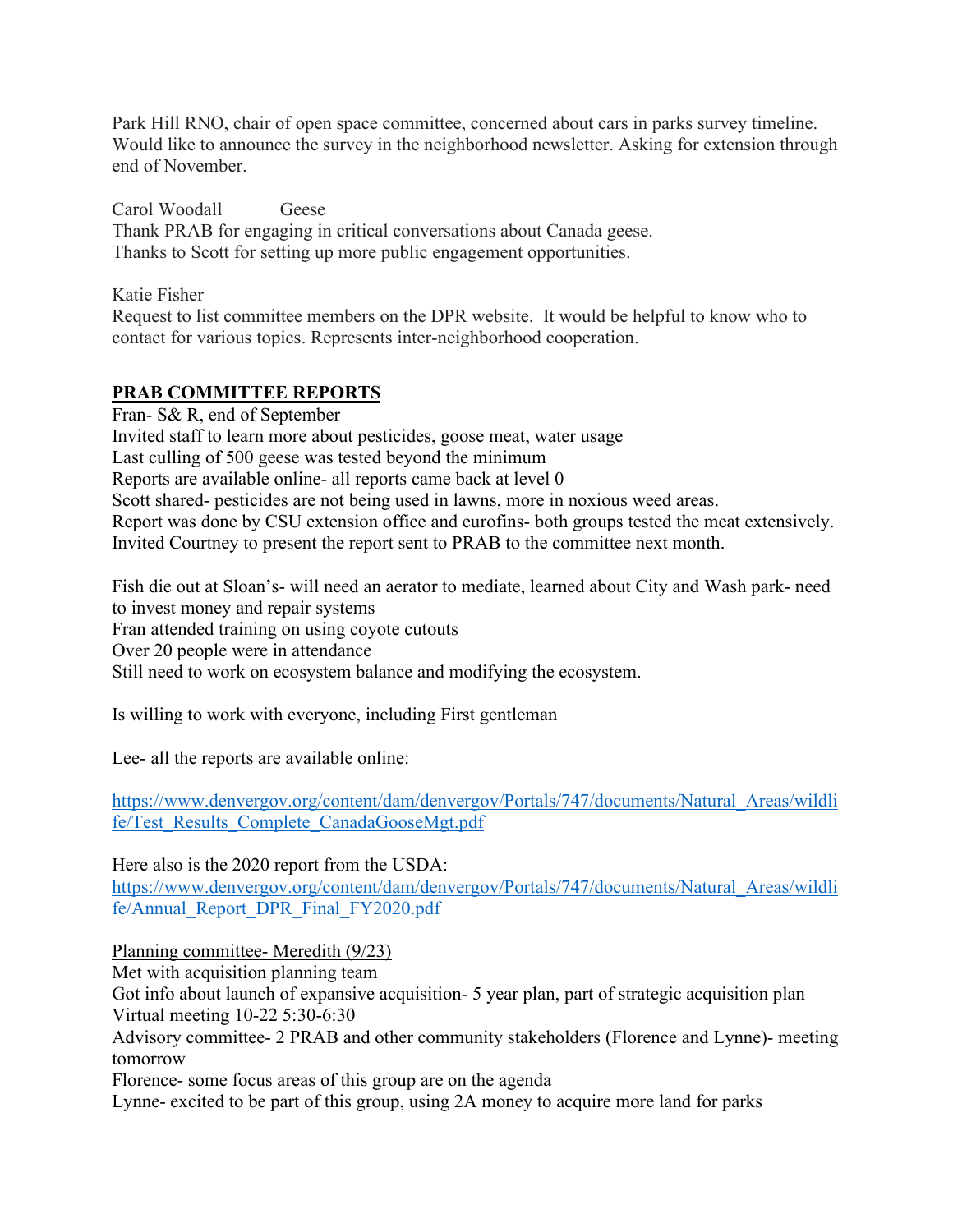Outreach Committee- Lisa and Tash

Thanks to Scott for listening to community voices. Happy to have a task force to look at alternative goose management. Thanks to Carol and Courtney for bringing up important issues. Still a worthy conversation to talk about cumulative effects of pesticides.

Park Hill golf course small area plan- concerns:

How are seats chosen to serve on that committee? Considering we know the plan will be contentious and there are strong opinions, seems that they have been chosen by the mayor. Feel that it is important to include other community members. Would like to have 2 PRAB seats on this board. (Leslie referred to this), RNO representation on the committee.

Lessons learned from east area plan, still unresolved questions about that process. Not enough inclusivity on committee, language access, etc.

Thanks to Georgia for a tour of city park community

Would like to talk about renaming and the process- specifically Cole and Clayton and the specific history there. Recommends- perhaps we need a sub-comm to talk about re-naming

Marla- connect the park hill Golf Course concerns with planning committee-Park Hill golf course small area plan advisory group.

Operations Committee- Leslie

Meets prior to PRAB (next meeting is 12 at 11/4)

Reviewed public hearings for tonight

Upcoming- re-naming of La Raza park. C. Sandoval has met requirements to submit to Another round of park designations coming up – means parks cannot be adjusted w/o voter approval

City park golf course is a topic as it reopens.

Will be discussing re-naming in general.

Agrees that this Parks Hill Advisory group should have PRAB members.

(from Lynne Mason to all panelists: 6:10 PM what does "small park hill plan" mean? from Meredith Levy to all panelists: 6:14 PM Leslie: who is best contact for park hill small area plan organizing?)

Noel- Renaming of La Raza would be in November- what about timeline of 30 days Leslie- I think we might be rescheduling the meeting due to Veteran's Day

Jesus- 11/11 is Veteran's day, proposes 11/16 to have 30 days, C. Sandoval is available, also park designations could go to council on 11/17.

Would take a vote at PRAB and give a recommendation to the director and then goes to city council.

Marla- can we change to  $11/16$ Leslie- I can make a motion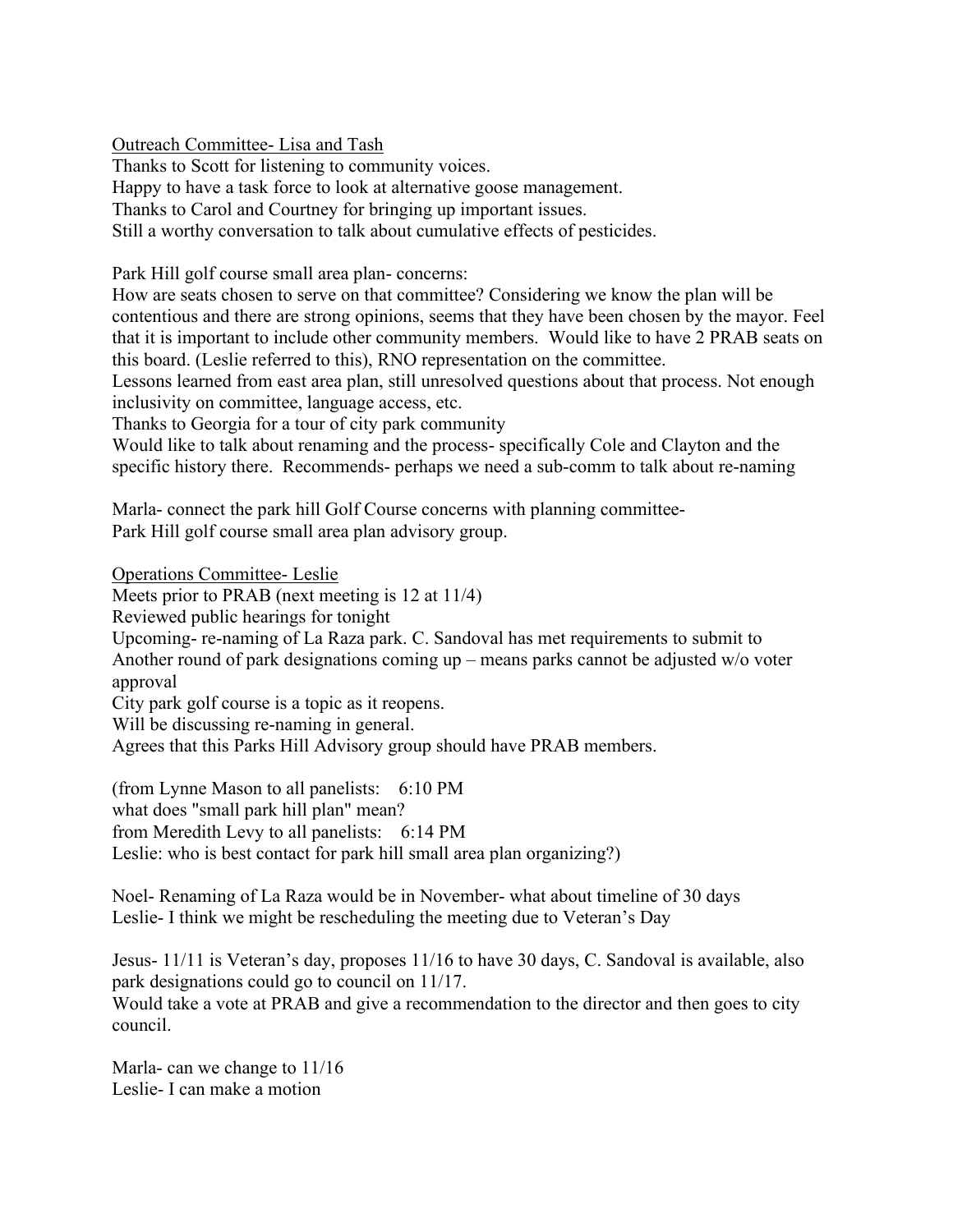Fran- PRAB would be priority for C. Sandoval

Lisa- Can we get meeting invites for all of the Committees? Would like to make sure to make it to the Operations Committee to participate in the renaming dialogue, and Planning Committee to discuss the PHGC Small Area Plan.

Leslie – motion to move regular PRAB to 11/16, Noel seconds 14 in favor 1 opposition 0 abstentions Motion will carry to change November PRAB meeting from 11/11 to 11/16.

#### **EXECUTIVE DIRECTOR'S REPORT**

**Covid re-opening update**-Happy shares current metrics and data on Covid 19

Possibly needing to move to level 3, based on most recent data. Growing numbers this week.

Restrictions for employees to work at home are likely going to stay in order through beginning of next year

#### **Update on 2021 budget**

FTE doesn't include on call position (will loose 180) Made some assumptions on full re-opening, hopeful 4/15 Looking at service reductions and using game plan to guide decisions- all departments were involved in identifying possible cuts.

Used a lens of equity to ensure no services were cut for marginalized communities References the equity map Personnel (4.7 Million) and services (~.5 Million) and supplies had large cuts Were able to get some new agency expansions for new areas, but not much

Golf as sole enterprise fund is mostly stable Partnership with First Tee – reached goal of 20,000 kids served Mayor and city council are in discussion about what might need to change in the budget

FYI- zoo concession agreement KM concessions was to expire, but due to circumstances wants to keep vendor as is, extended for 1 year

Update on Winter Park Annual payment to city was received prior to 9/30 due date (\$2M) Anticipate that future payments could be different Working to manage more season passes, timed ticketing, no ski train

\*Happy follow up on following: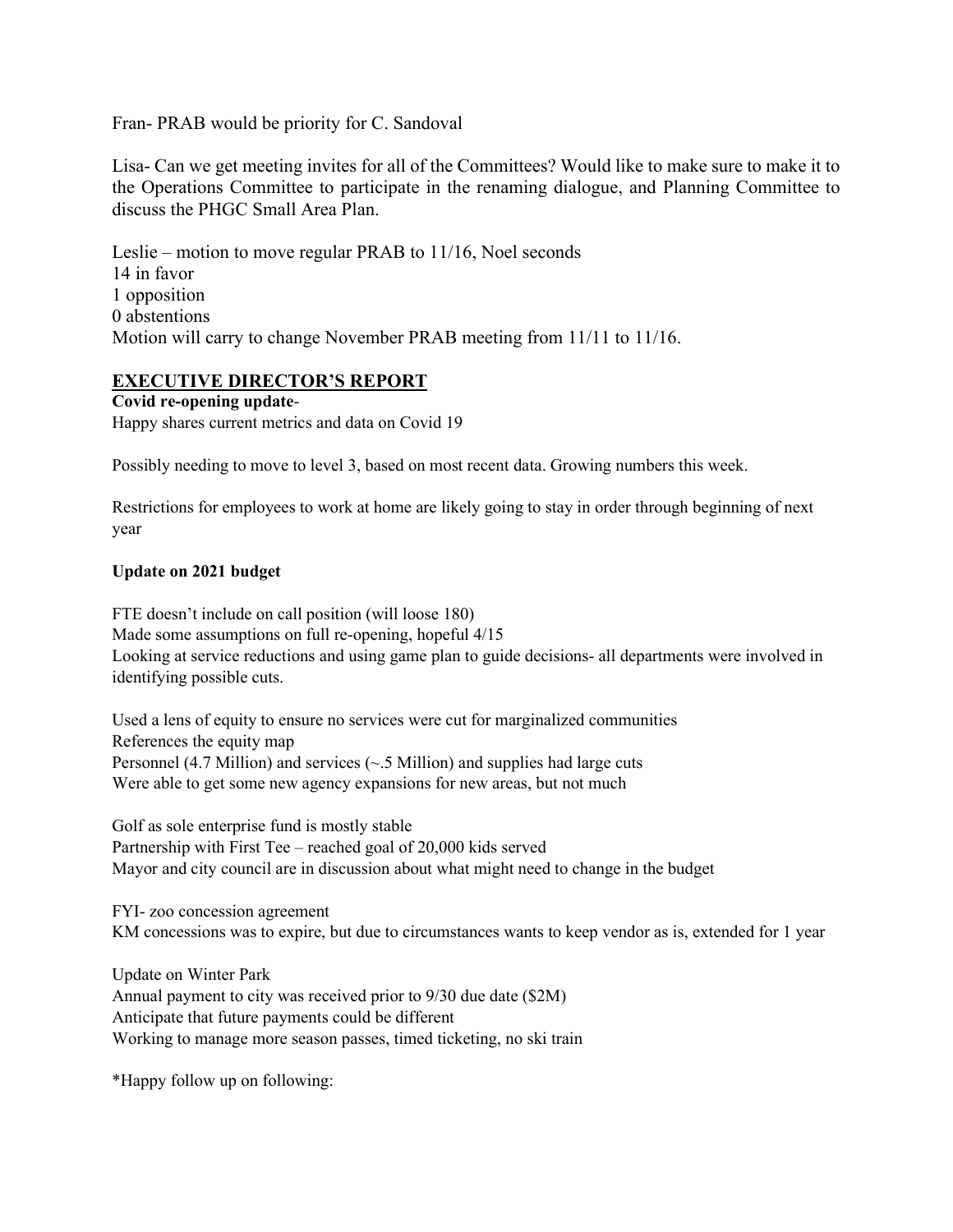Lisa- FB about budget- when budgets are being reduced, questions around spending- like gold admin. Necessity of replacing machines in rec center, consideration to buy building in SW Denver. Concerned about marketing for all youth, when it would be hard for youth to travel to get there.

Divest to reinvest- how can we reinvest money into rec centers (think of it as crime reduction)

Grateful for rec centers as shelters in extreme temperature, but why parks and rec are not considering how to help homeless within parks too?

Leslie- concern about Winter Park limiting day passes, available for people who can't afford season passes, equity concern

Molly- follow up needed on question to extend survey about car free parks

7:09

# **PUBLIC HEARINGS:**

Alcohol Policy

Scott- has been presented at previous meetings, very well received by community and PRAB Happy- reminds that we got a copy of the policy to review

No public comments

Leslie- from committee- no concerns were raised

Leslie makes motion to approve policy, Fran seconds.

Lisa- for those who are watching, asks for a short synopsis

Scott- explains the historic rule of only 3.2% beer in parks. As Colorado phased out 3.2% beer, changed policy to match state. Still no glass, but full strength beer and wine, no spirits.

Unanimously pass to adopt alcohol policy

## Wheeled Devices Policy

Scott- as technology has changed, people use different devices to move through city- scooters, electric bikes to help with mobility. Moved from human powered to wheeled devices- allowing use of electric powered vehicles on trails and sidewalks within parks. Began with temporary policy, gathered feedback, made policy accordingly.

Leslie- no contentiousness in committee

Frank- Parks and rec does a good job doing pilots, gathering feedback and making a policy Trena- any impact to maintenance?

Scott- some scooters being left in parks, want the providers to collect the scooters each night. Will work with DOTI to work with vendors to collect scooters before curfew

Molly- recommendation to provide designated parking in parks.

Scott- leaves flexibility to work with providers to create

Lisa- supports designated area to get picked up

Scott- geo-fencing will be worked out in order to not allow scooters to stop in parks Lynne- could Scott summarize what is new in this policy? I read it but don't know the context for change

HH- was established as an interim policy, in addition to other policies. Worked with DOTI and understand that people may use these vehicles to get through the city.